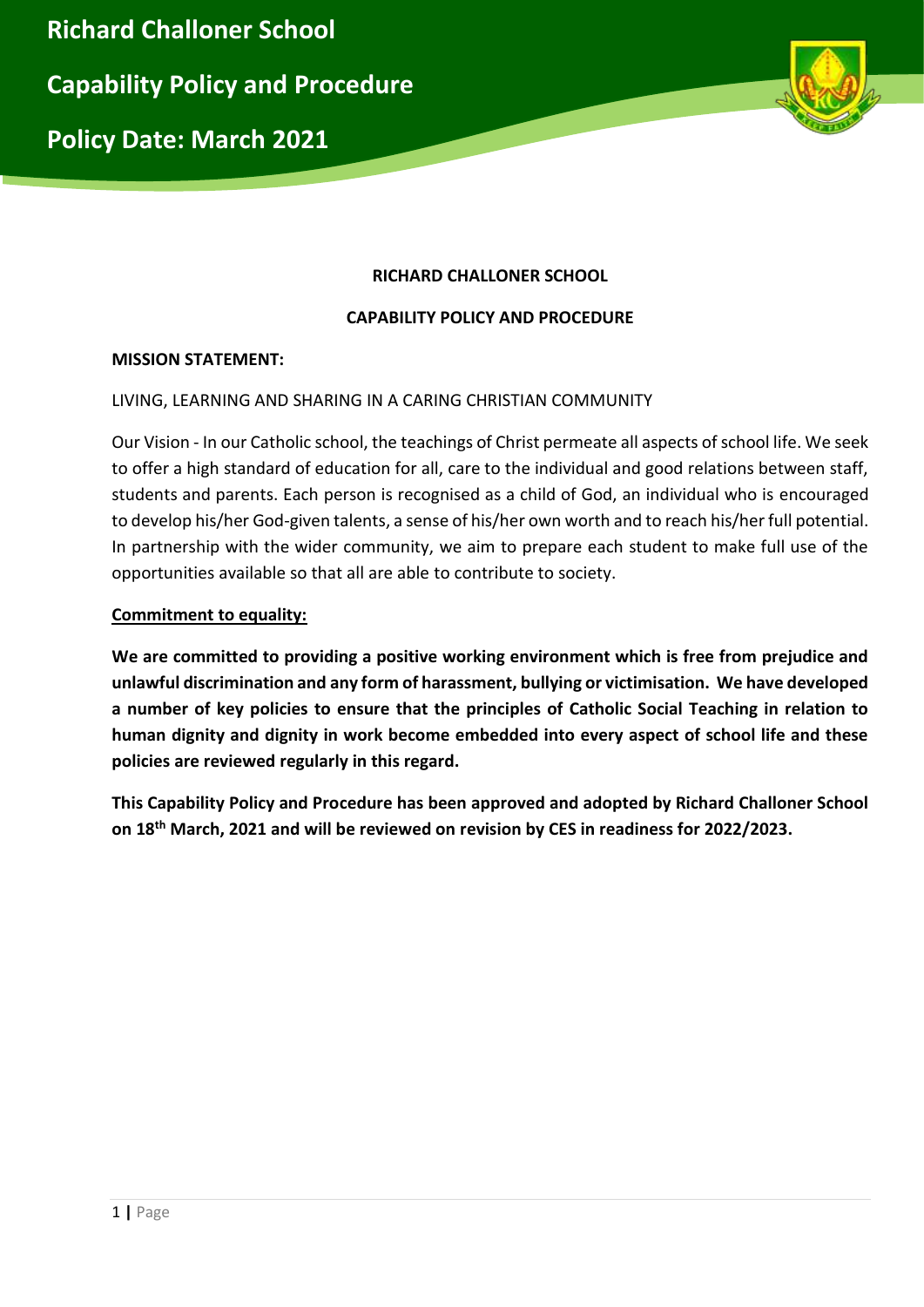

#### **DEFINITIONS**

In this Capability Policy and Procedure, unless the context otherwise requires, the following expressions shall have the following meanings:

- i. 'Academy' means the academy named at the beginning of this Capability Policy and Procedure and includes all sites upon which the Academy undertaking is, from time to time, being carried out.
- ii. 'Academy Trust Company' means the company responsible for the management of the Academy and, for all purposes, means the employer of staff at the Academy.
- iii. 'Soard' means the board of Governors of the Academy Trust Company.
- iv. 'Capability due to ill-health' means any health condition or any other physical or mental quality which results in unsatisfactory performance. In these cases, the Sickness Absence Policy and Procedure will apply.
- v. 'Capability due to lack of competence' means a lack of skill or aptitude leading to unsatisfactory performance. In these cases, this Capability Policy and Procedure will apply
- vi. 'Chair' means the Chair of the Board as appointed from time to time.
- vii. 'Clerk' means the Clerk to the Board as appointed from time to time.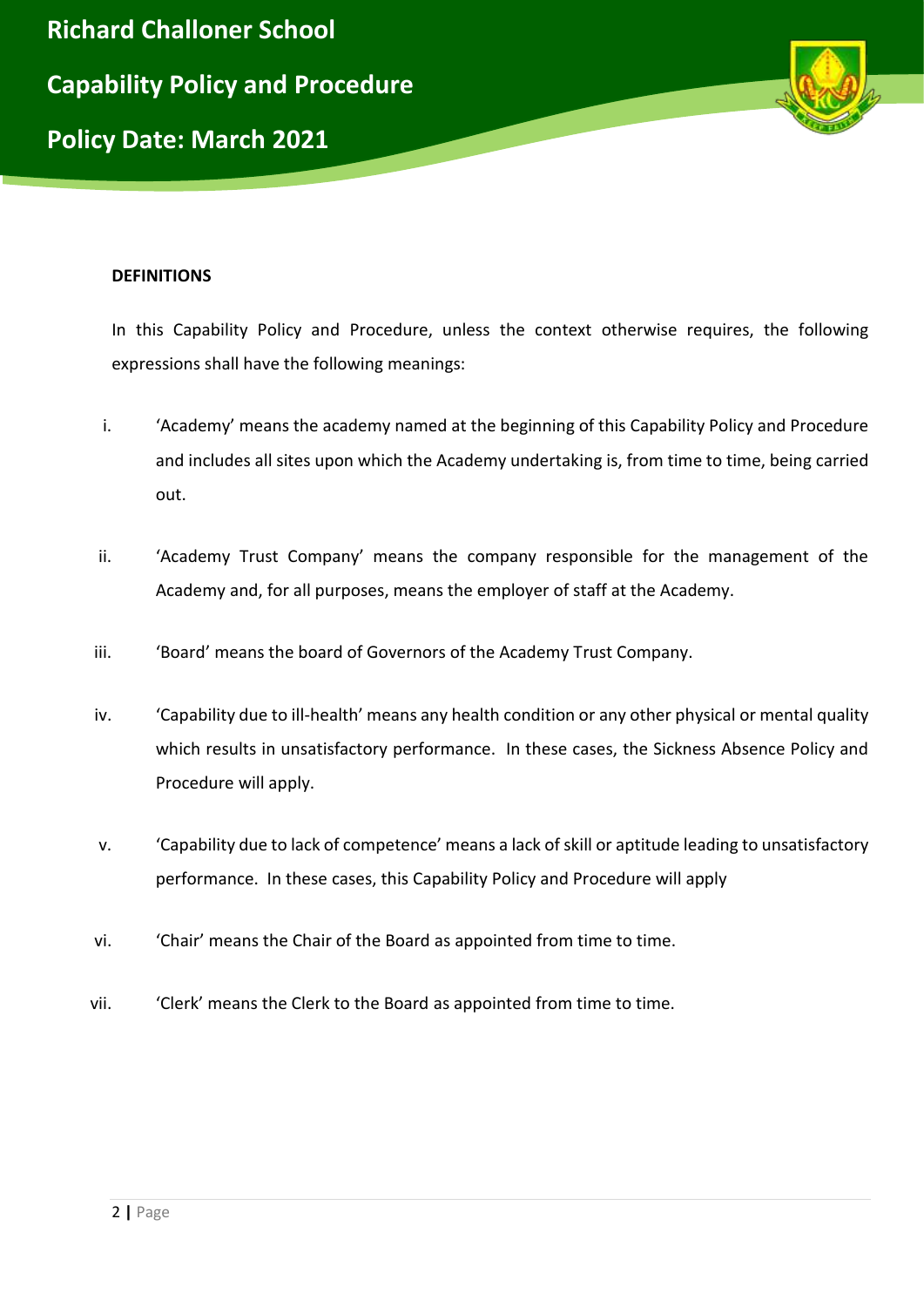



- viii. 'Companion' means a willing work colleague not involved in the substance of the employee's performance issues under review by this Capability Policy and Procedure, a trade union official, or an accredited representative of a trade union or other professional association of which the employee is a member who should be available for the periods of time necessary to meet the timescales under this Capability Policy and Procedure.
	- ix. 'Diocesan Schools Commission' means the education service provided by the diocese in which the Academy is situated, which may also be known, or referred to, as the Diocesan Education Service.
	- x. 'Governing Board' means the body carrying out the employment functions of the Academy Trust Company in relation to the Academy and such term may include the Board and/or the Local Governing Body of the Academy.
- xi. 'Governors' means (if appropriate to the context), the governors appointed and elected to the Local Governing Body, from time to time.
- xii. 'Headteacher' means the most senior teacher in the Academy who is responsible for its management and administration. Such teacher may also be referred to as the Head of School or Principal.
- xiii. 'Local Governing Body' means (if appropriate to the context), the Governors appointed to carry out specified functions in relation to the Academy as delegated by the Academy Trust Company.
- xiv. Misconduct means any action or inaction which contravenes the provisions of the employee's contract of employment, the rules laid down by the Academy Trust Company and/or any Professional Code of Conduct and Practice. In such cases the Disciplinary Policy and Procedure will apply and the Capability Policy and Procedure may also apply.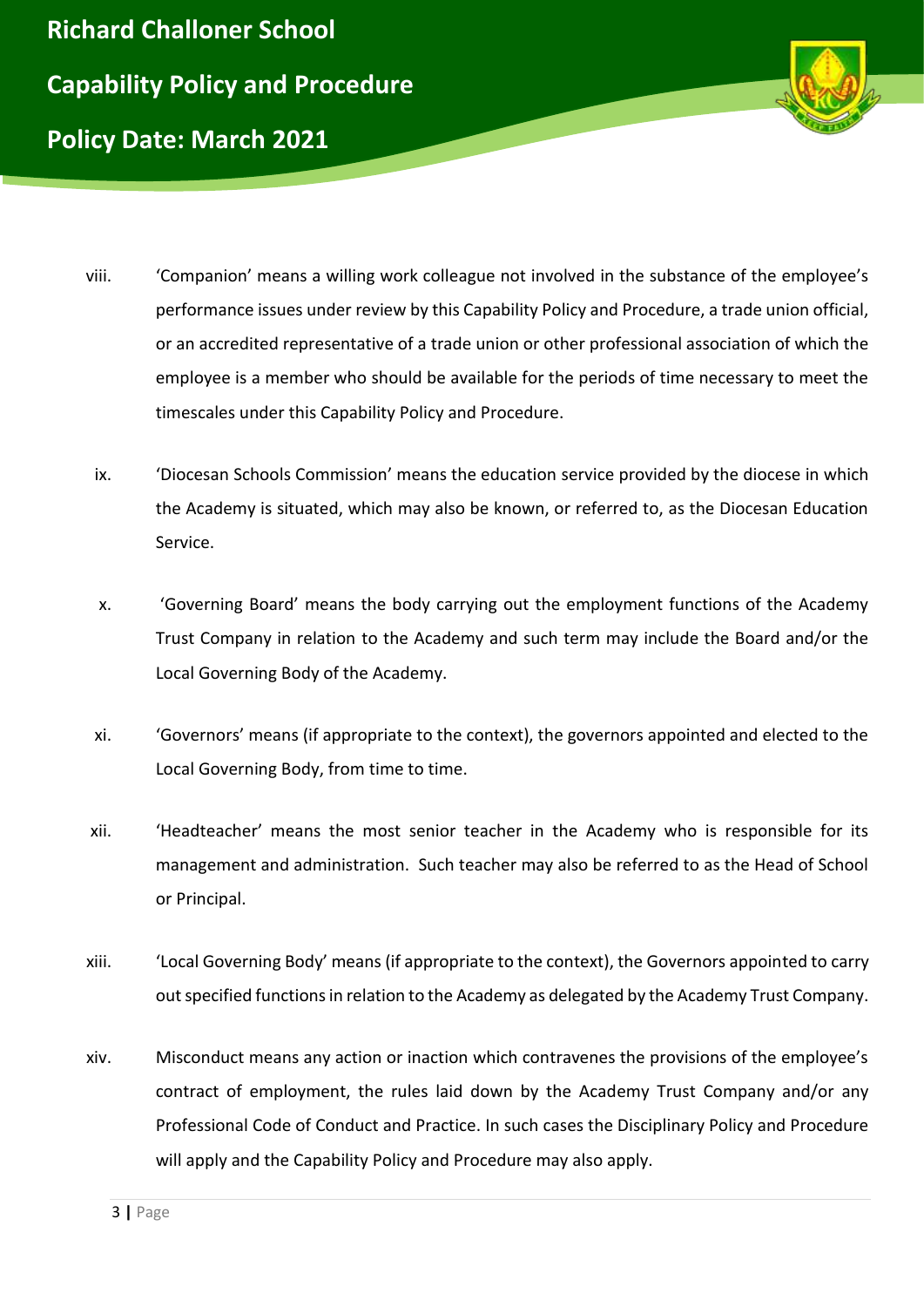

- xv. 'Vice-Chair' means the Vice-Chair of the Board as elected from time to time.
- xvi. 'Working Day' means any day on which you would ordinarily work if you were a full-time employee. In other words, 'Working Day' will apply differently to teaching and non-teaching staff. However, part-time and full-time staff will not be treated differently for the purposes of implementing this Appraisal Policy and Procedure.
- xvii. 'Working Week' means any week that you would ordinarily work.

#### **1. SCOPE**

- 1.1 This Capability Policy and Procedure applies to you if you are an employee or worker at the Academy (hereinafter referred to as an "employee" or "you").
- 1.2 The purpose of this Capability Policy and Procedure is to establish a structure to support employees in improving their performance to the standards expected and to take appropriate action to address identified performance weaknesses, where there has not been sufficient improvement, following support being provided pursuant to the Appraisal Policy and Procedure.
- 1.3 This Capability Policy and Procedure shall be invoked when there is an identified need to address, with a view to remedying, capability due to lack of competence.
- 1.4 This Capability Policy and Procedure can be invoked by the Board or its delegate at any stage deemed appropriate although the expectation is that it will only be invoked after the procedure set out in the Appraisal Policy and Procedure has been fully exhausted.
- 1.5 An employee is entitled to have access, by arrangement, to their personnel file and to request the deletion of time-expired records in line with the provisions of the General Data Protection Regulation (GDPR) and the Data Protection Act 2018.
- 1.6 The Academy Trust Company delegates its authority in the manner set out in this policy.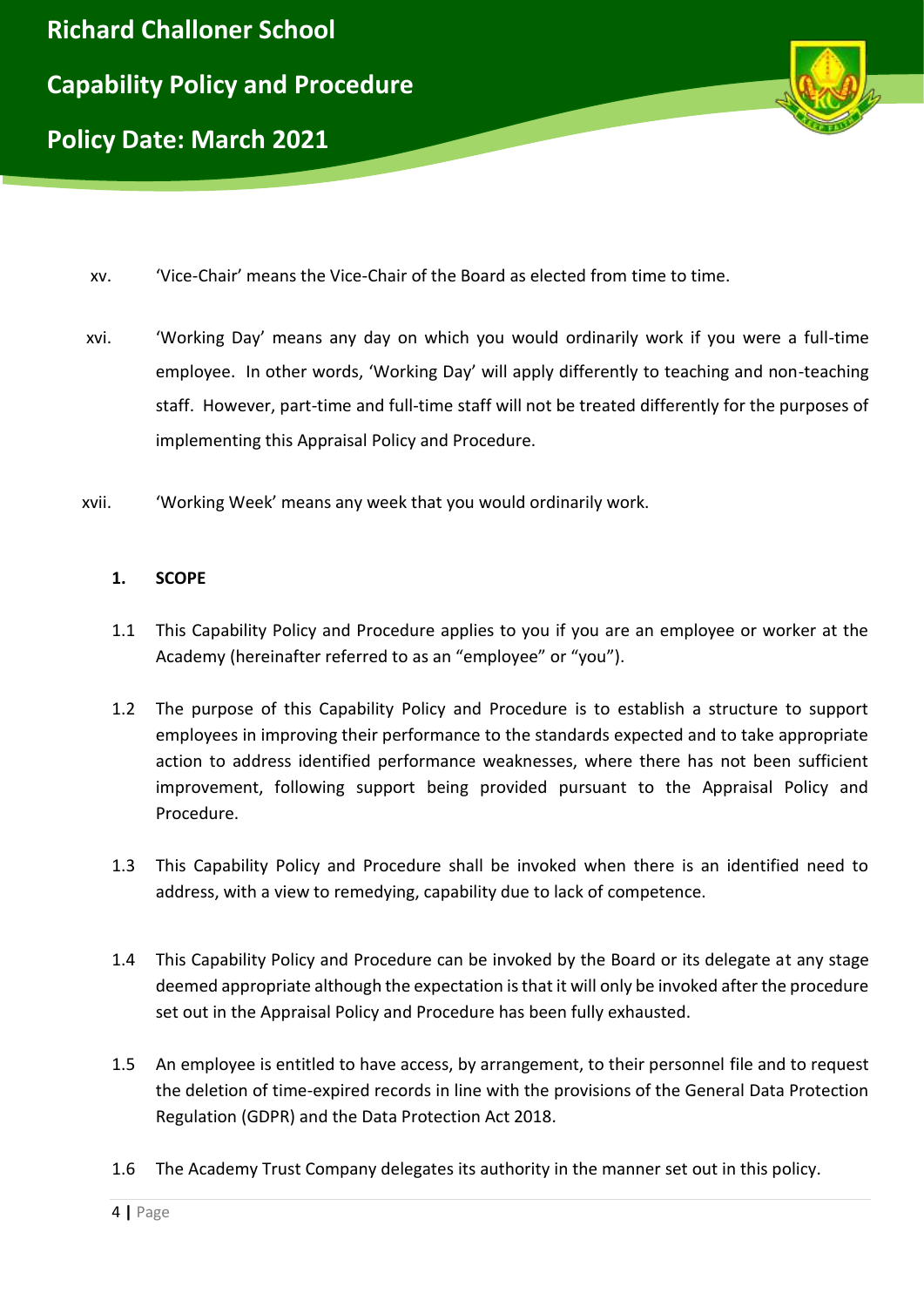



- 1.7 There may be some occasions where an employee's lack of capability could also be described as Misconduct. This Capability Policy and Procedure and the Academy Trust Company's Disciplinary Policy and Procedure may be used concurrently whilst the Academy Trust Company endeavours to ascertain if the employee's lack of capability is due to Misconduct or lack of competence.
- 1.8 There may be occasions where an employee's lack of capability could relate to their health. This Capability Policy and Procedure may be used concurrently with the Academy Trust Company's Sickness Absence Policy and Procedure. In particular, if an employee is absent from work on sick leave following this Capability Policy and Procedure being invoked, the Academy Trust Company may use its Sickness Absence Policy and Procedure. However, the process of managing unsatisfactory performance due to capability will not necessarily cease where the employee is absent on the grounds of sickness.
- 1.9 The Academy Trust Company is committed to ensuring respect, objectivity, belief in the dignity of the individual, consistency of treatment and fairness in the operation of this Capability Policy and Procedure. This commitment extends to promoting equality of opportunity and eliminating unlawful discrimination throughout the Academy community
- 1.10 This Capability Policy and Procedure offers opportunities to ensure justice for teachers, support staff and pupils alike and has the potential for the expression of Christian qualities such as honesty, self-knowledge, respect for others and their gifts, recognition of the needs and achievements of others, challenge of self and others, personal growth and openness.
- 1.11 This Capability Policy and Procedure can be invoked at any time during any Appraisal Period as defined in the Academy Trust Company's Appraisal Policy and Procedure. The expectation is that it will only be invoked after the procedure set out in the Appraisal Policy and Procedure has been fully exhausted.
- 1.12 The Capability Policy and Procedure does not form part of any other procedure but relevant information on capability, including the reports referred to in this Capability Policy and Procedure, may be taken into account in relation to the operation of other applicable policies and procedures.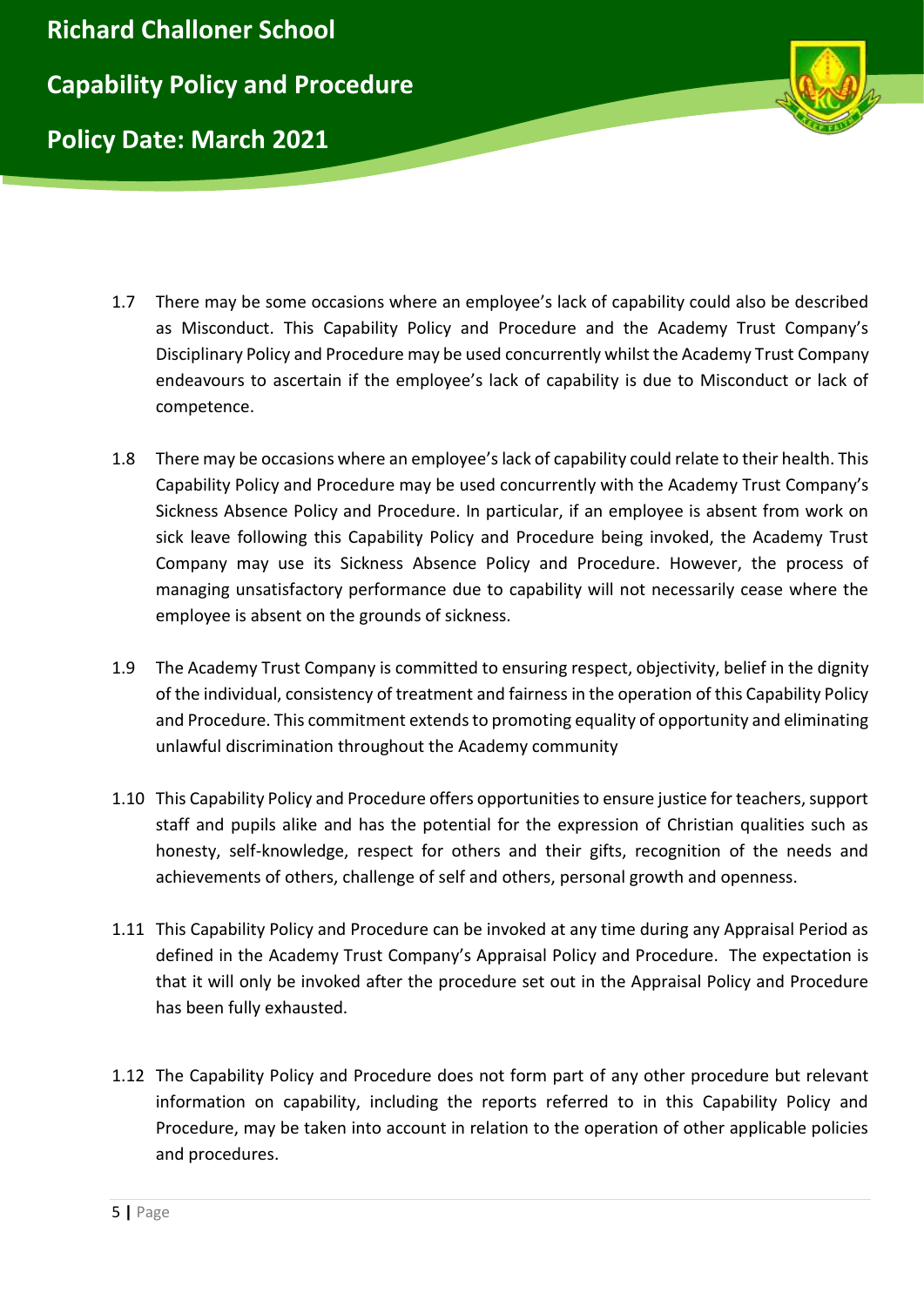

- 1.13 The management of unsatisfactory performance and related investigations will be treated in confidence as far as possible by all parties involved at all stages of this Capability Policy and Procedure.
- 1.14 The Academy Trust Company will maintain records of all interviews and reviews which take place under this Capability Policy and Procedure for a period of up to 12 months or longer where necessary and where there is an applicable lawful basis under the GDPR for extending the retention period. All data and evidence collected is to be shared between all the relevant parties, including the employee, and where there is an applicable lawful basis under the provisions of the GDPR.

### **2. CAPABILITY POLICY AND PROCEDURE – EMPLOYEES EXPERIENCING DIFFICULTIES**

- 2.1 This Capability Policy and Procedure should, except in exceptional circumstances, only be invoked where the measures set out in Paragraph 9 and Paragraph 10 (if an appeal is lodged) of the Academy Trust Company's Appraisal Policy and Procedure for Teachers and/or Paragraph 9 and Paragraph 10 (if an appeal is lodged) of the Academy Trust Company's Appraisal Policy and Procedure for Support Staff (as appropriate) have been exhausted; and
- a) the employee has made no improvement, or no sufficient improvement as required under the relevant Appraisal Policy and Procedure; and/or
- b) the employee is failing to improve despite feedback in relation to unsatisfactory performance; and
- c) a recommendation has been made under the relevant Appraisal Policy and Procedure that this Capability Policy and Procedure be invoked.
- 2.2 If a Headteacher is subject to this Capability Policy and Procedure they will normally continue to be responsible for the appraisal of staff at the Academy unless the Board determines that this is inappropriate.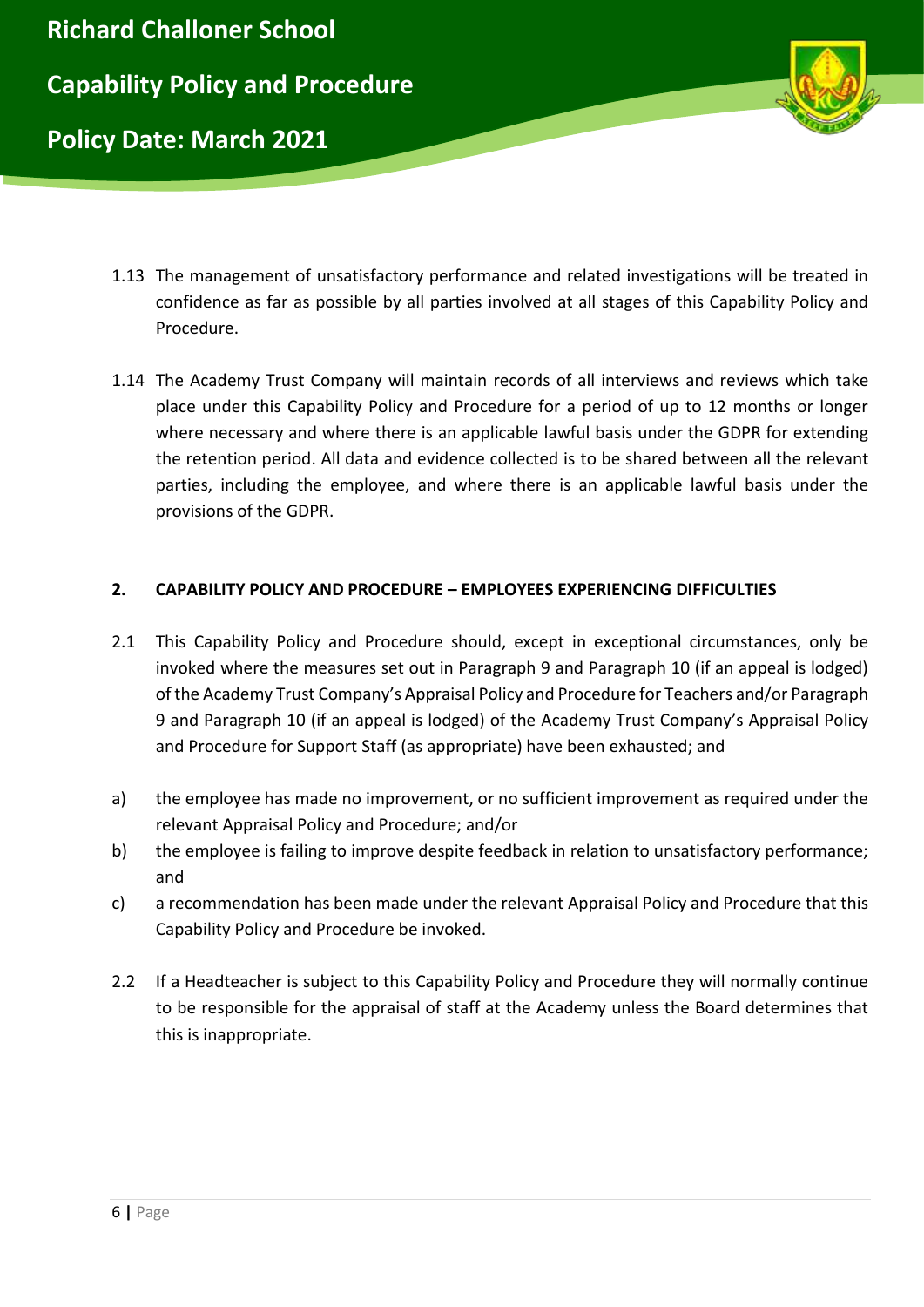

## **3. CAPABILITY, FINAL CAPABILITY AND APPEAL MANAGER**

The table below sets out the persons to be appointed throughout the stages of this Capability Procedure depending on the person who is the subject of the capability proceedings:

| <b>Employee</b><br><b>Level</b>                                          | First/Second<br>Capability<br>$Meeting$ - the<br>Capability<br><b>Manager</b>                       | Final<br>Capability<br>$Meeting$ – the<br><b>Final</b><br>Capability<br><b>Manager</b> | <b>Appeal</b><br><b>Manager</b> (re<br>Written<br><b>Warnings)</b>                                    | <b>Appeal</b><br><b>Manager</b> (re<br>Dismissal)                   |
|--------------------------------------------------------------------------|-----------------------------------------------------------------------------------------------------|----------------------------------------------------------------------------------------|-------------------------------------------------------------------------------------------------------|---------------------------------------------------------------------|
| Headteacher                                                              | Chair or a<br>Foundation<br>Governor<br>(other than the<br>Vice-Chair)<br>appointed by<br>the Chair | Governors'<br>Capability<br>Panel<br>appointed by<br>the Vice-Chair                    | A Foundation<br>Governor (other<br>than the Chair or<br>Vice Chair)<br>appointed by<br>the Vice-Chair | Governor'<br><b>Appeal Panel</b><br>appointed by<br>the Vice-Chair  |
| Other<br>Leadership<br>Spine and<br>School<br><b>Business</b><br>Manager | Headteacher                                                                                         | Governors'<br>Capability<br>Panel<br>appointed by<br>the Chair                         | A Foundation<br>Governor (other<br>than the Chair or<br>Vice-Chair)<br>appointed by<br>the Vice-Chair | Governors'<br><b>Appeal Panel</b><br>appointed by<br>the Vice-Chair |
| Other<br><b>Teaching Staff</b>                                           | Headteacher<br>or a sufficiently<br>senior member<br>of staff<br>appointed by<br>the<br>Headteacher | Governors'<br>Capability<br>Panel<br>appointed by<br>the Chair                         | A Foundation<br>Governor (other<br>than the Chair or<br>Vice-Chair)<br>appointed by<br>the Chair      | Governors'<br><b>Appeal Panel</b><br>appointed by<br>the Vice-Chair |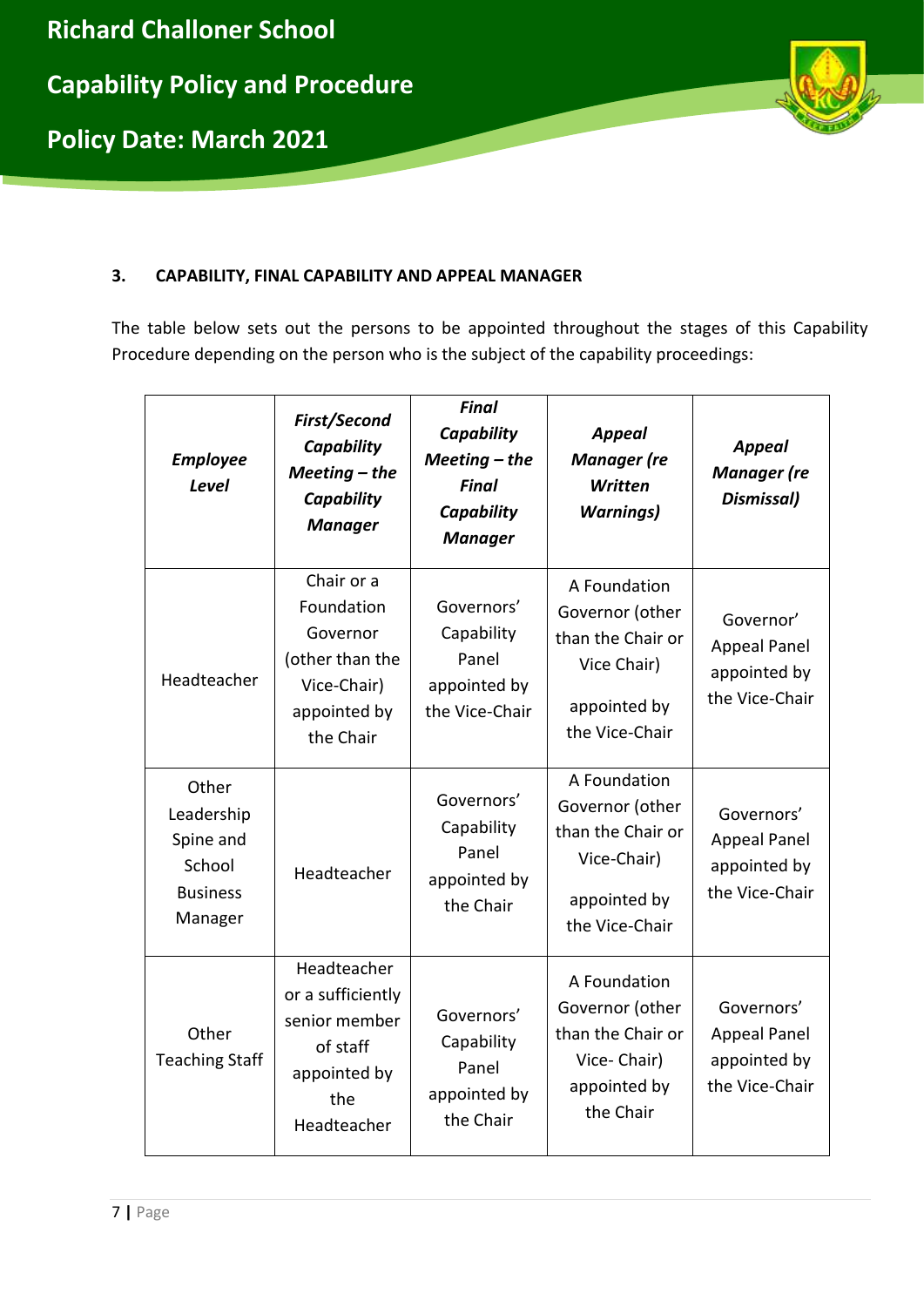**Richard Challoner School**

**Capability Policy and Procedure**

**Policy Date: March 2021**



| <b>Other Support</b><br><b>Staff</b> | Headteacher or<br>a sufficiently<br>senior member<br>of staff<br>appointed by<br>the<br>Headteacher | Governors'<br>Capability<br>Panel<br>appointed by<br>the Chair | A Foundation<br>Governor (other<br>than the Chair or<br>Vice-Chair)<br>appointed by<br>the Chair | Governors'<br><b>Appeal Panel</b><br>appointed by<br>the Vice-Chair |
|--------------------------------------|-----------------------------------------------------------------------------------------------------|----------------------------------------------------------------|--------------------------------------------------------------------------------------------------|---------------------------------------------------------------------|
|--------------------------------------|-----------------------------------------------------------------------------------------------------|----------------------------------------------------------------|--------------------------------------------------------------------------------------------------|---------------------------------------------------------------------|

# **4. FIRST CAPABILITY MEETING**

- 4.1 Where the Academy Trust Company has fully exhausted the Appraisal Policy and Procedure in accordance with Paragraph 2 above, including the appeals process under that Policy (if an appeal is lodged), the Academy Trust Company will appoint a Capability Manager in accordance with Paragraph 3 above. The Capability Manager will write to you inviting you to a First Capability Meeting. You will be given at least 5 Working Days' notice of such meeting. At the same time as sending you the letter inviting you to the First Capability Meeting, the Capability Manager will also send you a Performance Report which shall set out:
- a) what aspects of your performance are causing concern;
- b) what specific and achievable performance standards are expected of you; and
- c) the support that has been provided to you so far.
- 4.2 The Capability Manager's letter shall state that any documentation you wish to rely on during the First Capability Meeting must be submitted at least 2 Working Days prior to the First Capability Meeting.
- 4.3 At the First Capability Meeting you will have an opportunity to comment upon, offer an explanation and/or refute the contents of the Performance Report and to discuss the professional shortcomings identified, support and guidance required and how your performance will be monitored and supported going forward.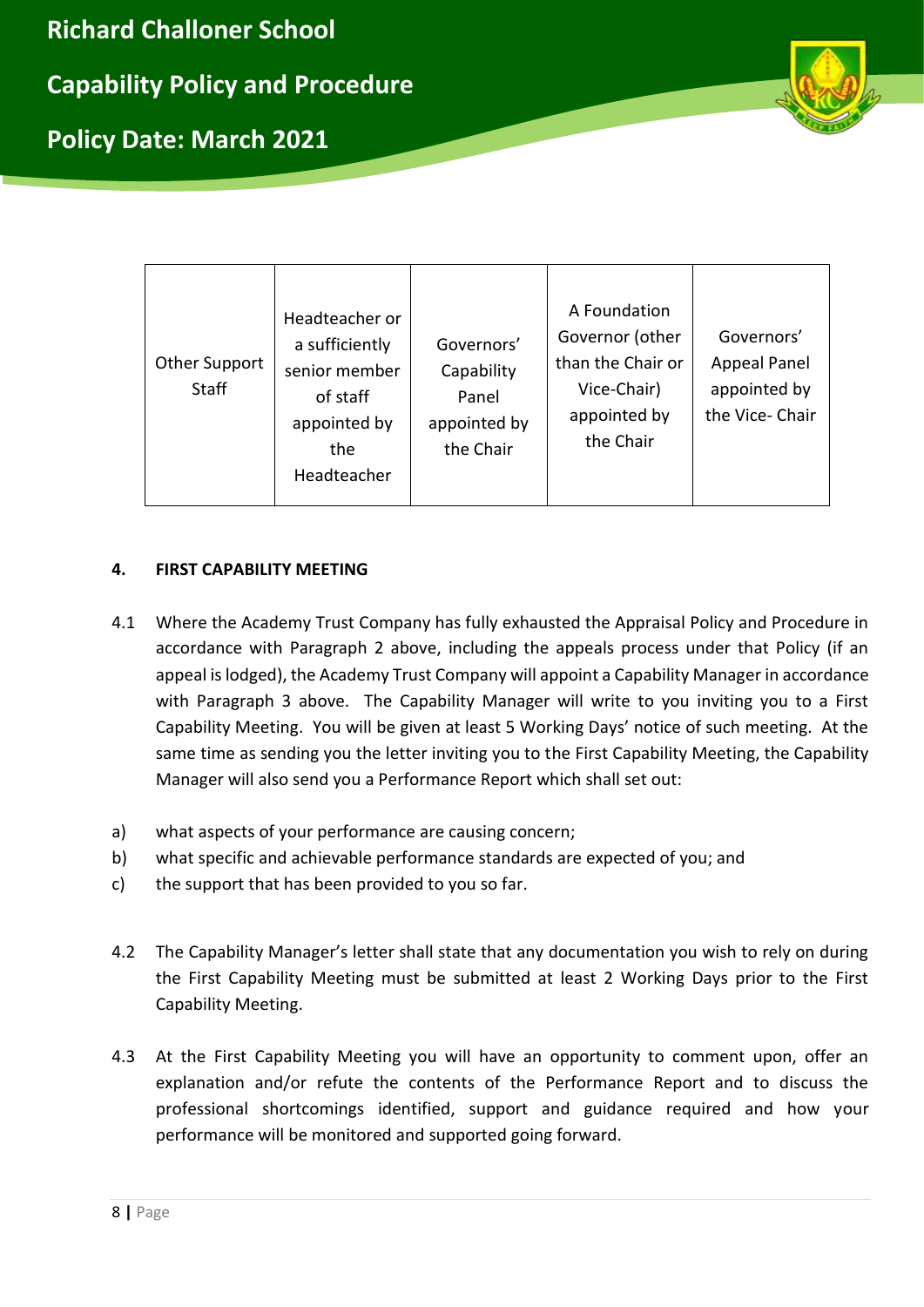

- 4.4 At the end of the First Capability Meeting, having considered your comments, if the Capability Manager concludes that your performance is satisfactory you will no longer be subject to this Capability Policy and Procedure and shall be notified in writing of the Capability Manager's decision, as soon as is reasonably practicable. The Academy Trust Company's Appraisal Policy and Procedure shall resume.
- 4.5 At the end of the First Capability Meeting, having considered your comments, if the Capability Manager concludes that your performance is unsatisfactory you will be given a First Written Warning and an Improvement and Support Plan will be drawn up in discussion with you as soon as is reasonably practicable, but no later than 5 Working Days following the First Capability Meeting. The Improvement and Support Plan will:
- a) detail the professional shortcomings identified;
- b) give clear guidance on the improved sustainable standard of performance needed to exit the capability procedure;
- c) explain the support that will be provided, and detail how your performance will be monitored and supported over a period of time, referred to in this Capability Policy and Procedure as the Assessment Period;
- d) identify a reasonable timetable for improvement and provide a date for the Second Capability Meeting to be held at the end of the Assessment Period; and
- e) state that failure to improve may lead to dismissal.
- 4.6 The length of the Assessment Period following a First Written Warning will be at least 4 Working Weeks and no more than 12 Working Weeks.
- 4.7 If the Assessment Period is less than 12 Working Weeks, at any time during the Assessment Period the timeframe may be extended by the Capability Manager to a maximum of 12 Working Weeks in total, if there is sufficient evidence that the employee is progressing towards achieving the standards required. You will be informed of any such extension in writing.
- 4.8 You may appeal against a First Written Warning by writing to the Clerk within 5 Working Days of the date of the First Written Warning.
- 4.9 An appeal will not delay the commencement of the Assessment Period.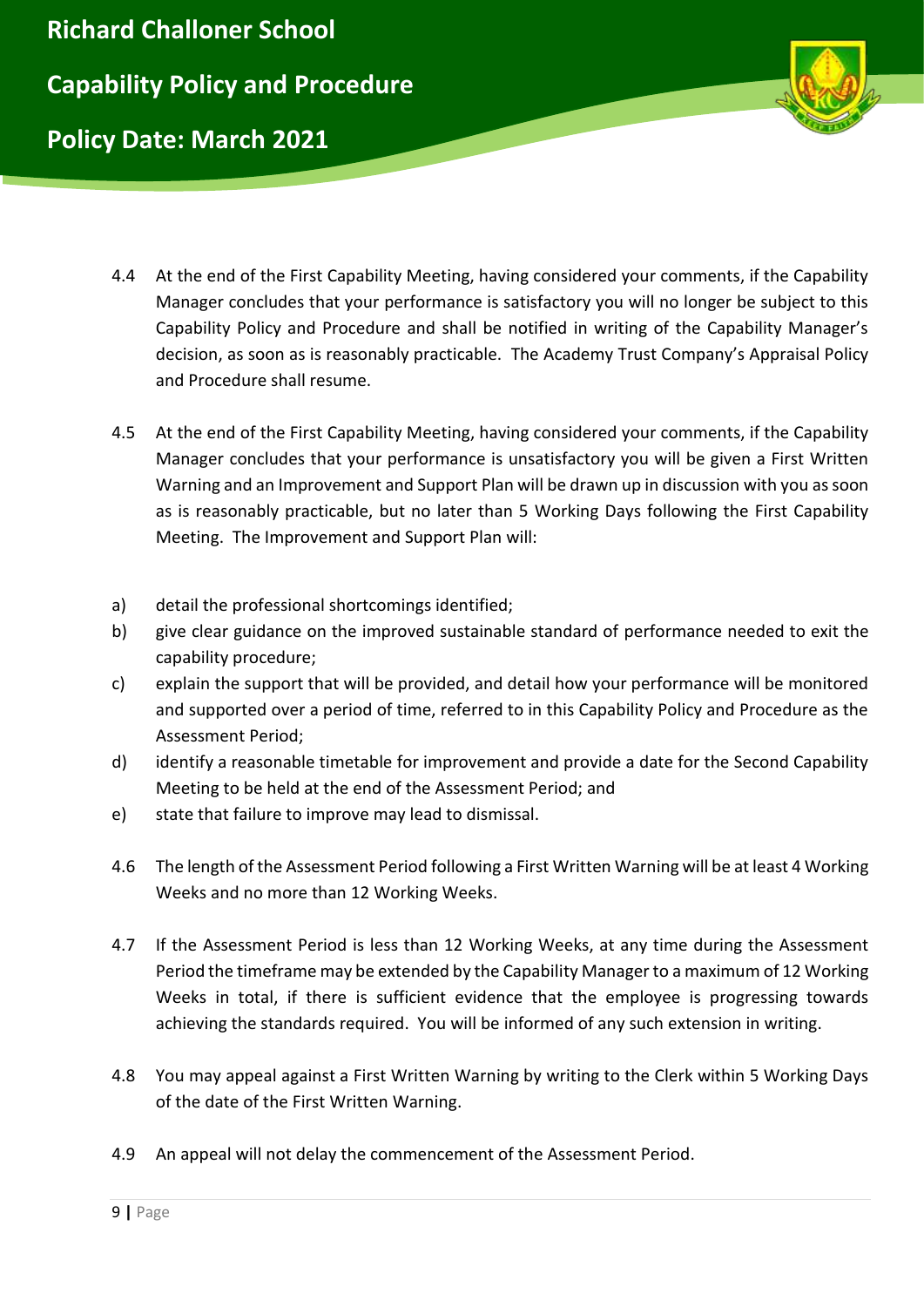

4.10 In the case of a Headteacher, a First Written Warning will remain live for 12 months. In the case of all other employees a First Written Warning will remain live for 6 months. If within that 12 or 6 month period the employee's required standard of performance is not sustained, the Capability Manager will recommence the Capability Procedure at the stage it was previously concluded and you will be notified of this in writing.

# **5. SECOND CAPABILITY MEETING**

- 5.1 At least 5 Working Days prior to the Second Capability Meeting, the date of which will have been notified to you in accordance with Paragraph 4.5(d) above, the Capability Manager will send you an Updated Performance Report along with a letter reminding you of the date of the Second Capability Meeting. The Updated Performance Report will provide details of the assessments of your performance that have taken place during the Assessment Period, the support that has been provided to you and an evaluation of your performance at the end of the Assessment Period.
- 5.2 Any documentation you wish to rely on during the Second Capability Meeting must be submitted at least 2 Working Days prior to the Second Capability Meeting.
- 5.3 At the Second Capability Meeting you will have an opportunity to comment upon, explain and/or refute the contents of the Updated Performance Report, to discuss any continuing professional shortcomings, support and guidance required and how your performance will be monitored and supported going forward.
- 5.4 The Capability Manager will confirm the outcome of the Second Capability Meeting in writing within 5 Working Days of the date of such meeting.
- 5.5 Where the Capability Manager concludes, at the end of the Second Capability Meeting, that the standard of your performance is satisfactory you will no longer be subject to this Capability Policy and Procedure. The Academy Trust Company's Appraisal Policy and Procedure shall resume. However, if the required standard of performance is not sustained during the life of the First Written Warning, the Capability Manager will recommence the Capability Procedure at the stage it was previously concluded and you will be notified of this in writing.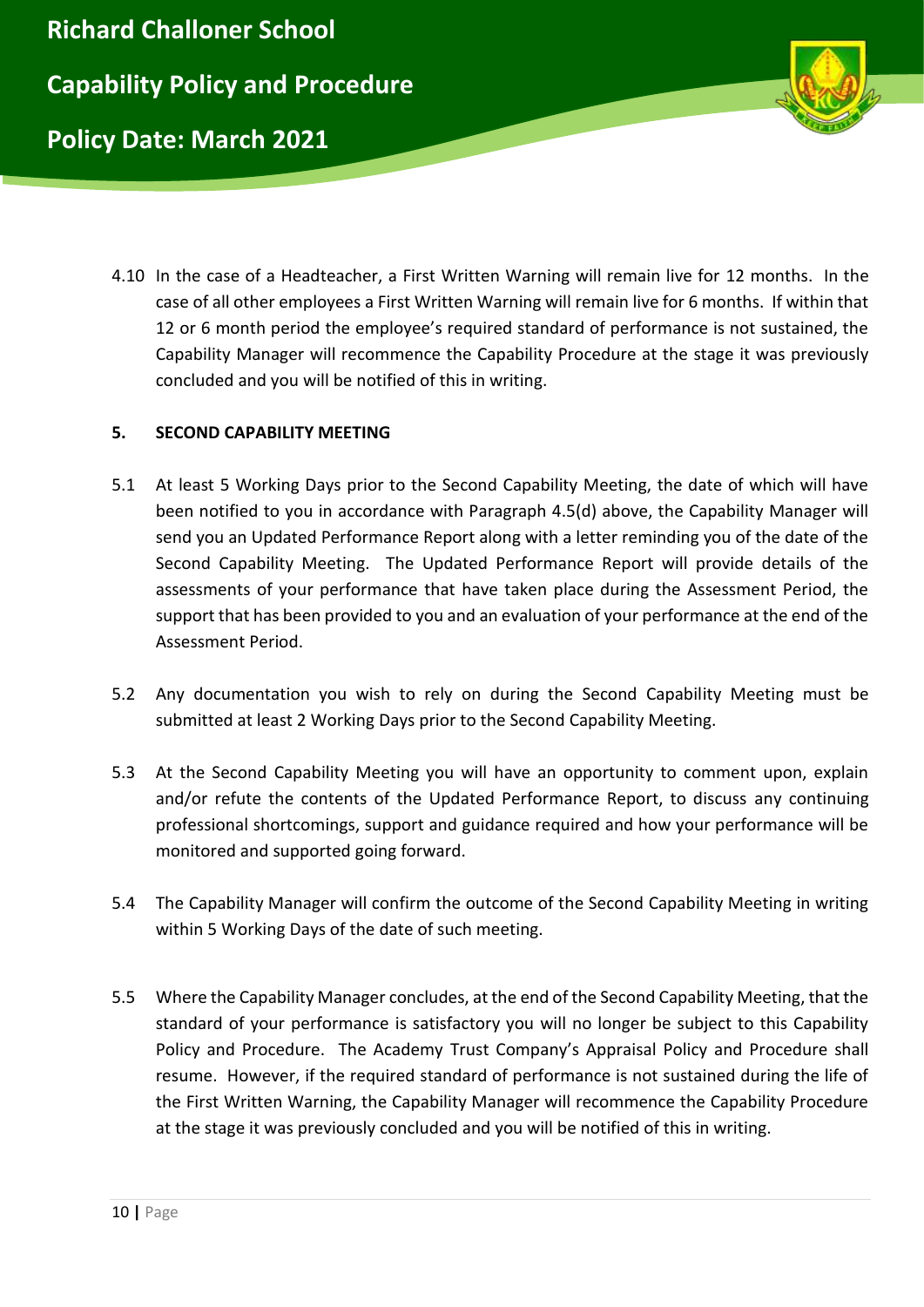

- 5.6 Where the Capability Manager concludes, at the end of the Second Capability Meeting, that some progress has been made and that with a further period of monitoring an acceptable level of performance will be achieved, the Capability Manager may determine that you should be subject to an Additional Assessment Period of up to 4 Working Weeks. If at the end of this Additional Assessment Period, the Capability Manager concludes that your performance is satisfactory, you will no longer be subject to this Capability Policy and Procedure. The Academy Trust Company's Appraisal Policy and Procedure shall resume. However, if the required standard of performance is not sustained during the life of the First Written Warning, the Capability Manager will recommence the Capability Procedure at the stage where it was previously concluded and you will be notified of this in writing.
- 5.7 Where the Capability Manager concludes, at the end of the Second Capability Meeting, or at the end of the Additional Assessment Period referred to in Paragraph 5.6 above, that no, or no sufficient, improvement has been made so that your performance remains unsatisfactory, you will be given a Final Written Warning setting a Further Assessment Period of 4 Working Weeks and notifying you of the date for a Final Capability Meeting to be held at the end of the Further Assessment Period. You will be informed that failure to make satisfactory sustainable improvement during such Further Assessment Period may result in your dismissal.
- 5.8 You may appeal against a Final Written Warning by writing to the Clerk within 5 Working Days of the date of the Final Written Warning.
- 5.9 An appeal will not delay the commencement of the Further Assessment Period.
- 5.10 A Final Written Warning for all employees will remain live for 12 months and if, within that 12 months, the required standard of performance is not sustained the Capability Manager will recommence the Capability Procedure at the stage it was previously concluded and you will be notified of this in writing.

# **6. FINAL CAPABILITY MEETING**

6.1 At least 5 Working Days prior to the Final Capability Meeting which you will have been invited to in accordance with Paragraph 5.7 above, the Final Capability Manager will send you a Final Performance Report along with a letter reminding you of the date of the Final Capability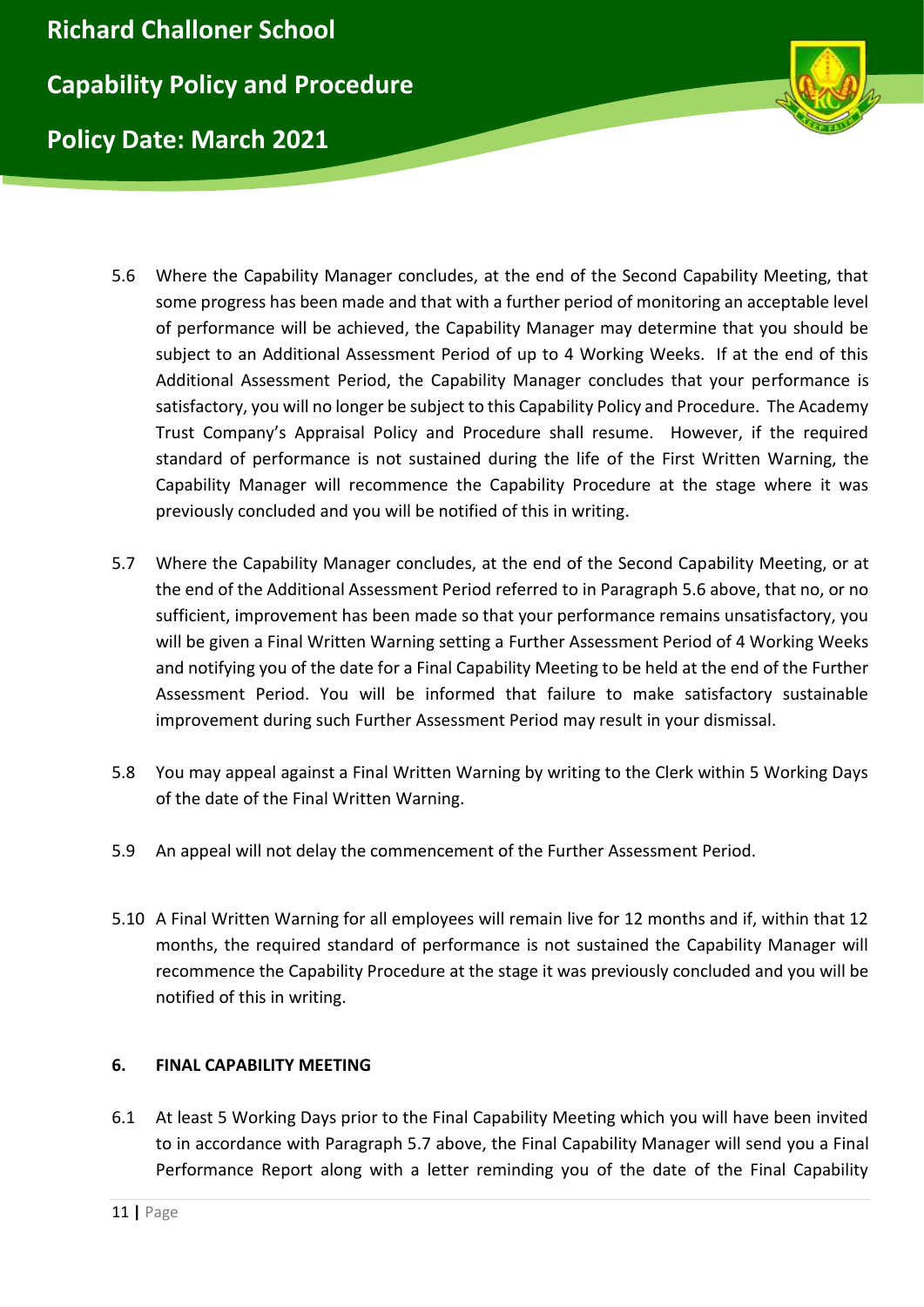

Meeting. The Final Performance Report shall contain an evaluation of your performance and will detail any support provided during the Further Assessment Period.

- 6.2 Any documentation you wish to rely on during the Final Capability Meeting must be submitted at least 2 Working Days prior to the Final Capability Meeting.
- 6.3 At the Final Capability Meeting you will have an opportunity to comment upon, explain and/or refute the contents of the Final Performance Report and to discuss any continued professional shortcomings.
- 6.4 The Final Capability Manager will confirm the outcome of the Final Capability Meeting in writing within 5 Working Days of the date of such meeting.
- 6.5 Where the Final Capability Manager concludes that the standard of performance is satisfactory you will no longer be subject to this Capability Policy and Procedure. The Academy Trust Company's Appraisal Policy and Procedure shall resume. However, if the required standard of performance is not sustained during the life of the Final Written Warning, the Final Capability Manager will recommence the Capability Procedure at the stage where it was previously concluded and you will be informed of this in writing.
- 6.6 Where the Final Capability Manager concludes that your performance remains unsatisfactory and is not capable of sustainable improvement, the Final Capability Manager may recommend to the Academy Trust Company that your employment is terminated in accordance with your contract of employment and the Academy Trust Company will take appropriate steps to terminate your employment with notice. Alternative sanctions may also be considered, for example, redeployment, or demotion to a lower graded role, by mutual agreement. Alternative employment in these circumstances does not have to be in equivalent terms and conditions to the current post and protection of salary will not apply. A decision to dismiss will always be the last resort.
- 6.7 You may appeal against a decision to dismiss you with notice by writing to the Clerk within 10 Working Days of the date of the notice of termination.
- 6.8 An appeal will not delay the commencement of the notice period.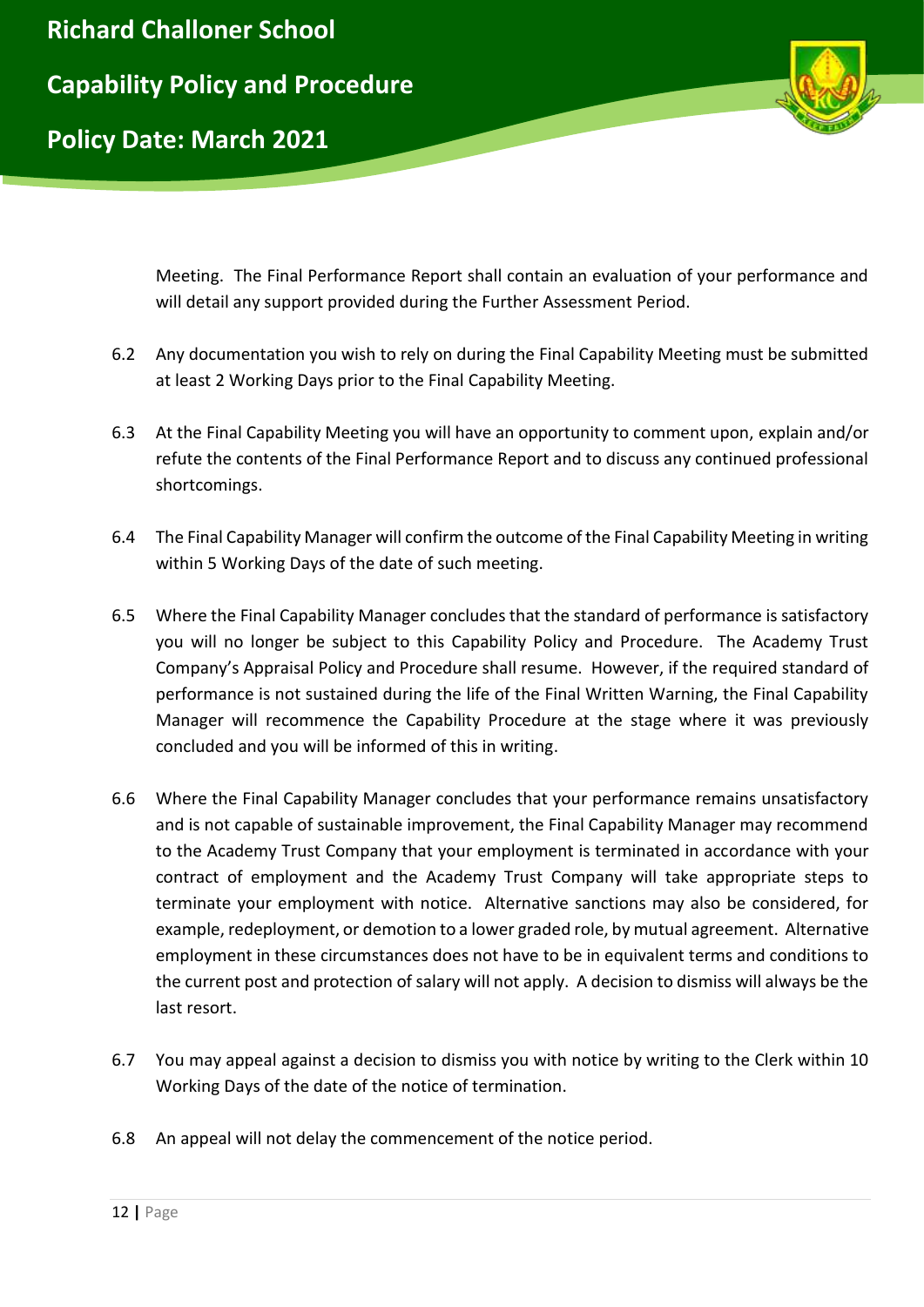

- 6.9 In the event that your employment is terminated in accordance with Paragraph 6.6 above:
- (a) if your contract of employment contains a garden leave clause the Academy Trust Company may exercise that clause so that you are not required to attend the Academy during the notice period but remain employed and so bound by the terms of your contract of employment until the expiry of the notice period; or
- (b) if your contract of employment contains a payment in lieu of notice clause the Academy Trust Company may exercise that clause to bring your contract to an end with immediate effect.

# **7. APPEALS AGAINST DECISIONS MADE BY CAPABILITY MANAGER AND/OR FINAL CAPABILITY MANAGER**

- 7.1 An appeal against a decision of the Capability Manager or Final Capability Manager can be made at each stage of the procedure set out at Paragraphs 4, 5 and 6 above.
- 7.2 In all cases, your appeal letter must set out the grounds of your appeal in detail. When preparing your appeal letter, you may wish to consider the following grounds:
- (a) That the action taken was unfair;
- (b) That this Capability Policy and Procedure was applied defectively or unfairly;
- (c) That new evidence has come to light which was not available when the relevant decision was made by the Capability Manager or Final Capability Manager;
- (d) That the sanction was overly harsh in all the circumstances.
- 7.3 Appeals will be heard by the relevant Appeal Manager appointed in accordance with Paragraph 3 within 20 Working Days of the Clerk receiving your appeal letter.
- 7.4 You will be given 5 Working Days written notice of an Appeal Meeting and the Appeal Manager will confirm in this notice what evidence will be relied upon at the Appeal Meeting and whether the evidence will be written or oral. If written evidence is to be relied upon you will be provided with copies of such evidence with notice of the meeting in order to enable you to prepare for the Appeal Meeting. If oral evidence is to be relied upon at the Appeal Meeting, you will be given details of who will be in attendance. You will be able to provide evidence prior to the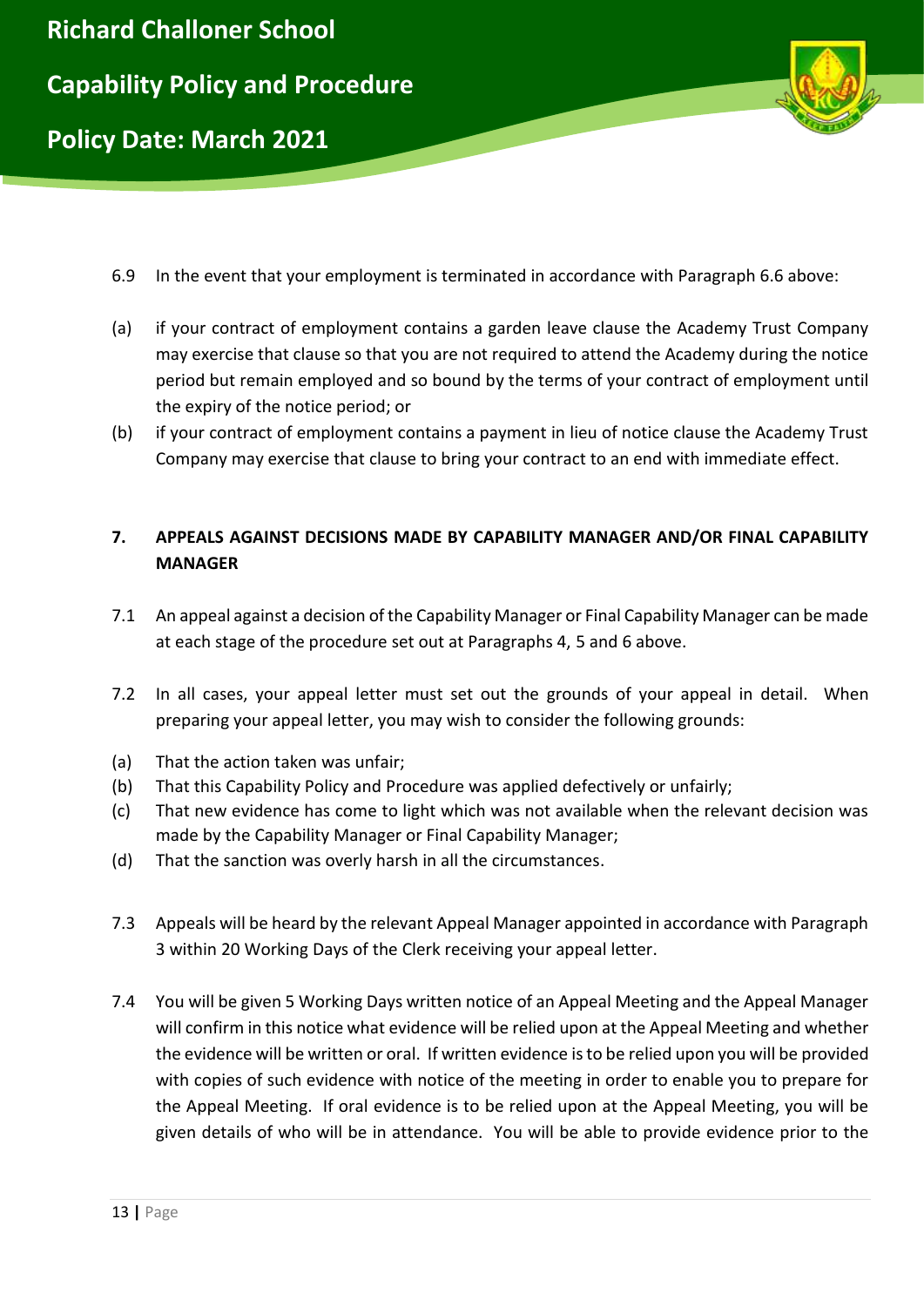

Appeal Meeting provided that such evidence is submitted at least 2 Working Days prior to the Appeal Meeting.

- 7.5 You will be given an opportunity to comment on the evidence provided during the Appeal Meeting whether such evidence is given in writing or orally. The Appeal Manager will consider the evidence provided by you and by the Capability Manager or Final Capability Manager (as appropriate) in order to determine whether the relevant decision was fair and reasonable.
- 7.6 The Appeal Manager will confirm the outcome of the Appeal Meeting in writing to you within 5 Working Days of the date of the Appeal Meeting. The decision of the Appeal Manager is final and there will be no further right of appeal. The potential outcomes of an Appeal Meeting are that:
- (a) the Appeal Manager may uphold the decision of the Capability Manager or Final Capability Manager; or
- (b) the Appeal Manager may uphold the employee's appeal, overturn the decision of the Capability Manager or Final Capability Manager and refer the matter back to the Capability Manager or Final Capability Manager for reconsideration.
- 7.7 Should an appeal against dismissal be successful, you will be reinstated with no break in your continuous service.

# **8. GOVERNORS' PANELS**

- 8.1 Governors' Capability and Appeal Panels shall comprise three Foundation Governors not previously involved in the matter and shall not comprise the Chair or Vice-Chair unless there are insufficient numbers of Foundation Governors not previously involved in the matter, in which case the Chair and/or Vice-Chair may be appointed to a Governors' Capability or Appeal Panel.
- 8.2 In the event that there are insufficient numbers of Governors available to participate in a Governors' Capability or Appeal Panel, the Academy Trust Company may appoint associate members solely to participate in the appropriate Governors' Capability or Appeal Panel on the recommendation of the Diocesan Schools Commission.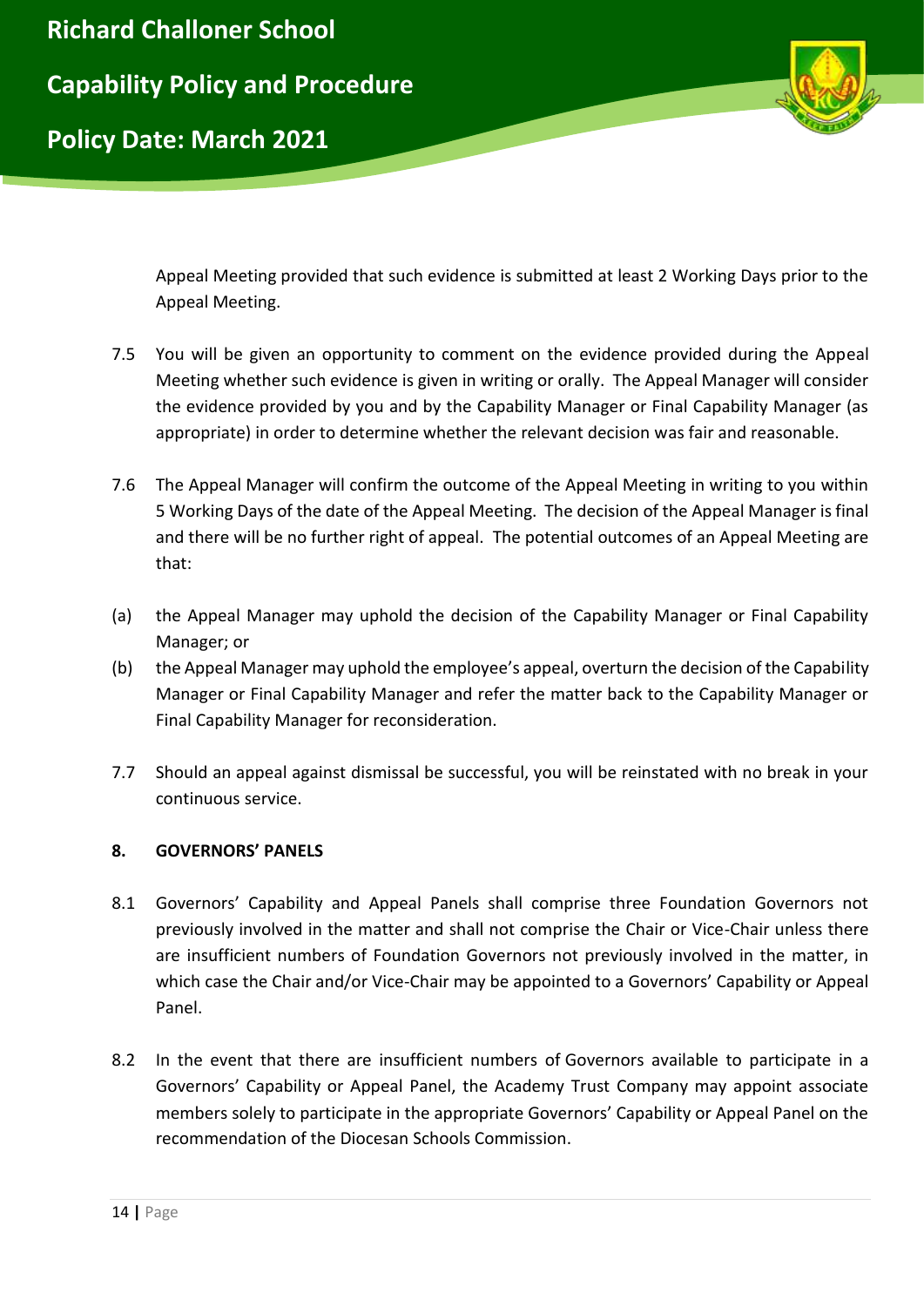

### **9. COMPANION**

- 9.1 If you are the subject of any Capability Meeting you may be accompanied by a Companion.
- 9.2 You must let the relevant Manager know who your Companion will be at least one Working Day before the relevant meeting.
- 9.3 If you have any particular reasonable need, for example, because you have a disability, you can also be accompanied by a suitable helper.
- 9.4 Your Companion can address the meeting in order to:
- (a) put your case;
- (b) sum up your case;
- (c) respond on your behalf to any view expressed at the meeting; and
- (d) ask questions on your behalf.
- 9.5 Your Companion can also confer with you during the meeting.
- 9.6 Your Companion has no right to:
- (a) answer questions on your behalf;
- (b) address the meeting if you do not wish it; or
- (c) prevent you from explaining your case.
- 9.7 Where you have identified your Companion and they have confirmed in writing to the relevant Manager that they cannot attend the date or time set for the meeting, the meeting will be postponed for a period not in excess of five Working Days from the date set by the Academy Trust Company to a date and time agreed with your Companion. Should your Companion subsequently be unable to attend the rearranged date, the meeting may be held in their absence or written representations will be accepted.

#### **10. TIMING OF MEETINGS**

The aim is that meetings under this Capability Policy and Procedure will be held at mutually convenient times but depending on the circumstances, meetings may: